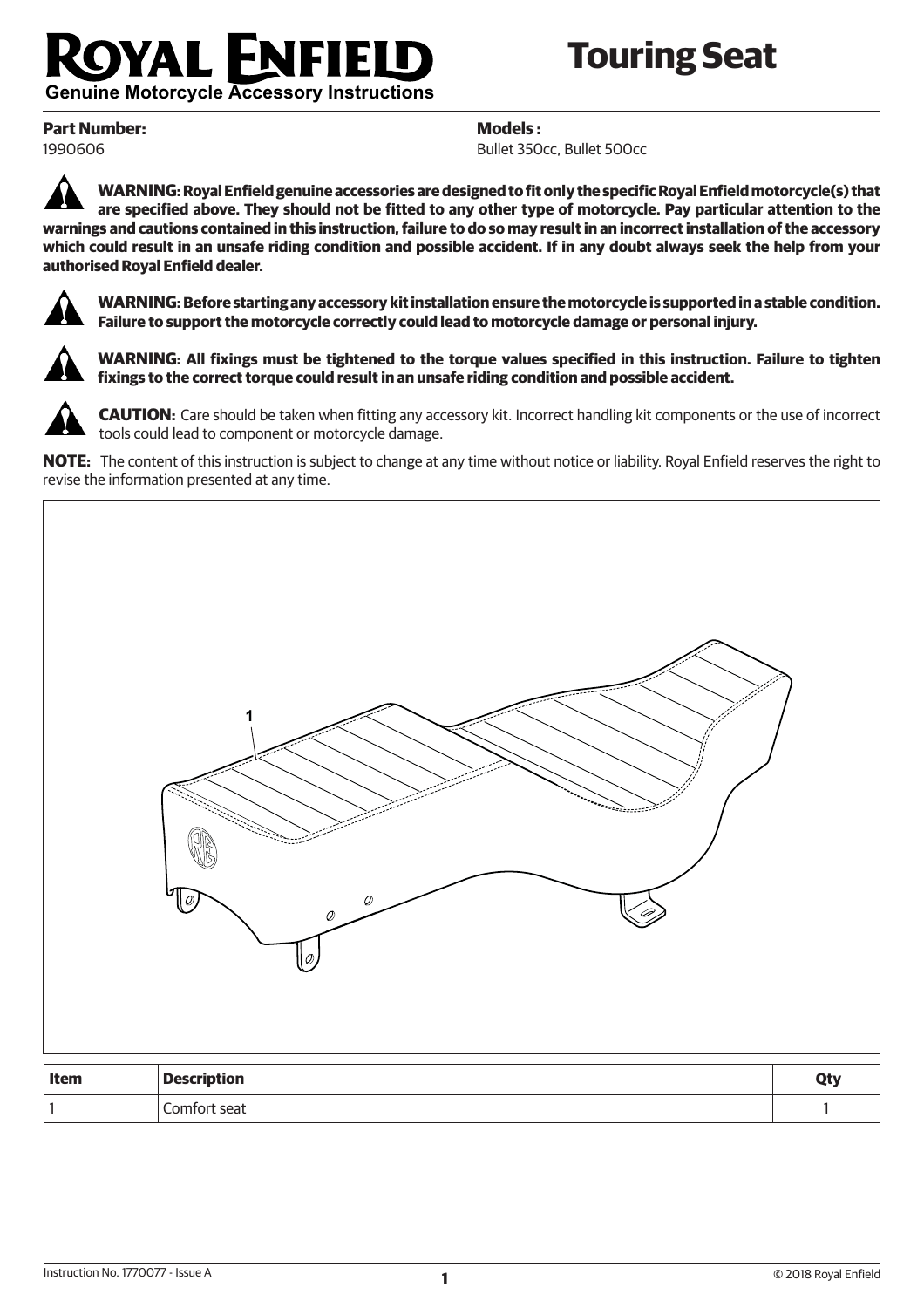**1** Remove the seat front fixings (1) and washers (2) from the left hand and right hand side of the motorcycle, right hand side shown. Retain the fixings (1) and washers (2) for reuse.

1  $\mathbf{z}$  $^{\circledR}$ 

 $\frac{1}{\sqrt{2}}$ 2 \ \ 1



**2** Remove the seat rear fixings (1) and nuts (2) from the left hand and right hand side of the motorcycle. Remove the seat.

Retain the fixings (1) and nuts (2) for reuse.

**NOTE:** The design and method of fitment of the grab rail is different for Bullet 350cc and Bullet 500cc models. Follow the appropriate step detailed below.

### **Bullet 350cc Models Only**

**3** Place the seat, cushion side down, on a clean flat work surface. Remove the nuts (1), fixings (2) and carefully remove the grab rail (3) from the seat. Retain the nuts (1), fixings (2) and grab rail (3) for reuse.

Retain the original seat for reuse if the accessory touring seat is removed.

Place the accessory touring seat, cushion side down, on a clean flat work surface. Position the original grab rail (3) on the seat in the orientation shown and align the grab rail with the fixing positions on the seat.

Fit the original fixings (2) and nuts (1). Tighten the fixings to *10 Nm*.